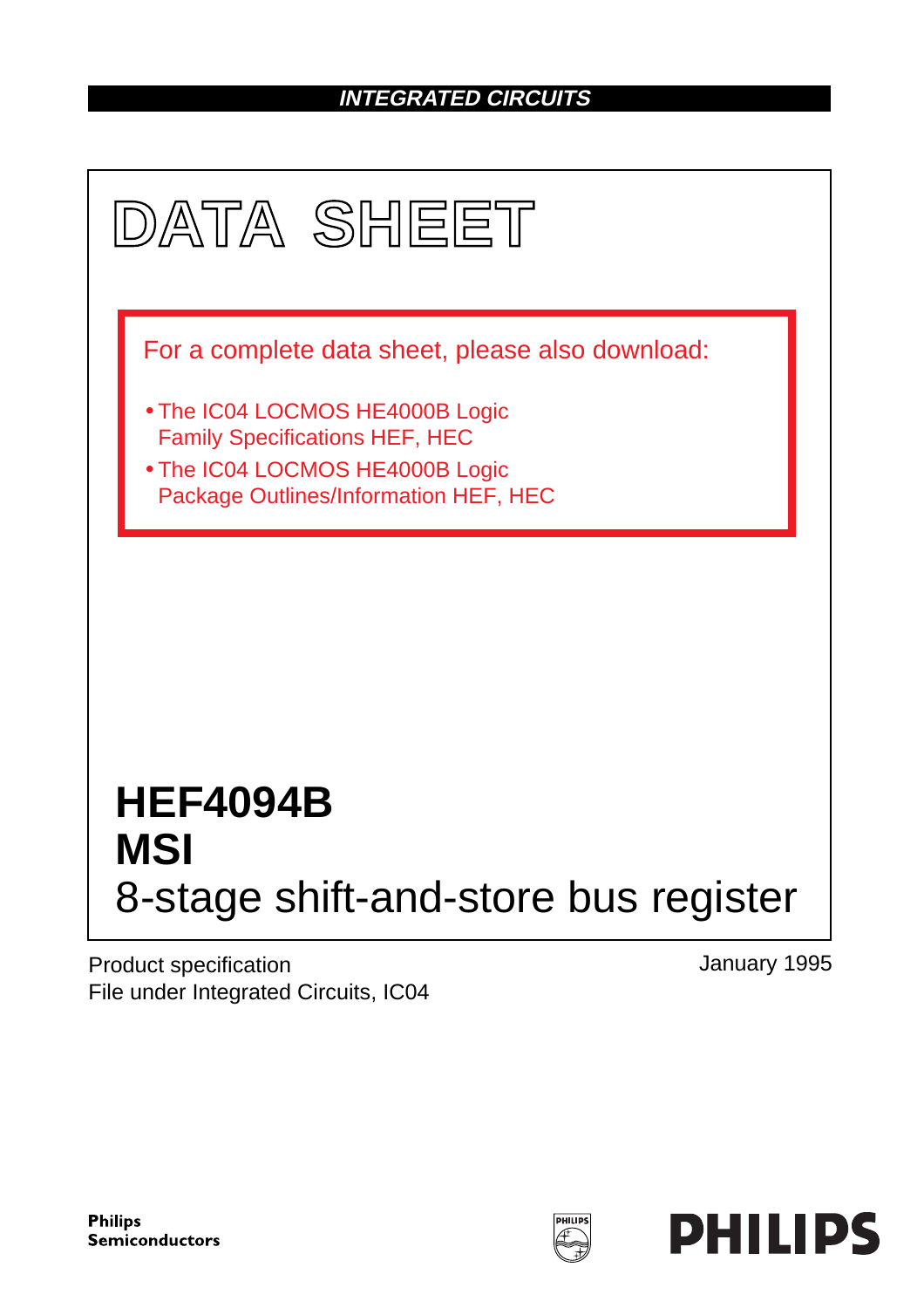### **8-stage shift-and-store bus register HEF4094B**

#### **DESCRIPTION**

The HEF4094B is an 8-stage serial shift register having a storage latch associated with each stage for strobing data from the serial input to parallel buffered 3-state outputs  $O<sub>0</sub>$  to  $O<sub>7</sub>$ . The parallel outputs may be connected directly to common bus lines. Data is shifted on positive-going clock transitions. The data in each shift register stage is transferred to the storage register when the strobe (STR) input is HIGH. Data in the storage register appears at the outputs whenever the output enable (EO) signal is HIGH.

Two serial outputs  $(O_s \text{ and } O'_s)$  are available for cascading a number of HEF4094B devices. Data is available at O<sub>s</sub> on positive-going clock edges to allow high-speed operation in cascaded systems in which the clock rise time is fast. The same serial information is available at  $O<sub>s</sub>$  on the next negative-going clock edge and provides cascading HEF4094B devices when the clock rise time is slow.



#### **FAMILY DATA, I<sub>DD</sub> LIMITS category MSI**

See Family Specifications

## **MSI**

 $\overline{9}$ 

 $O_{s}$ 

8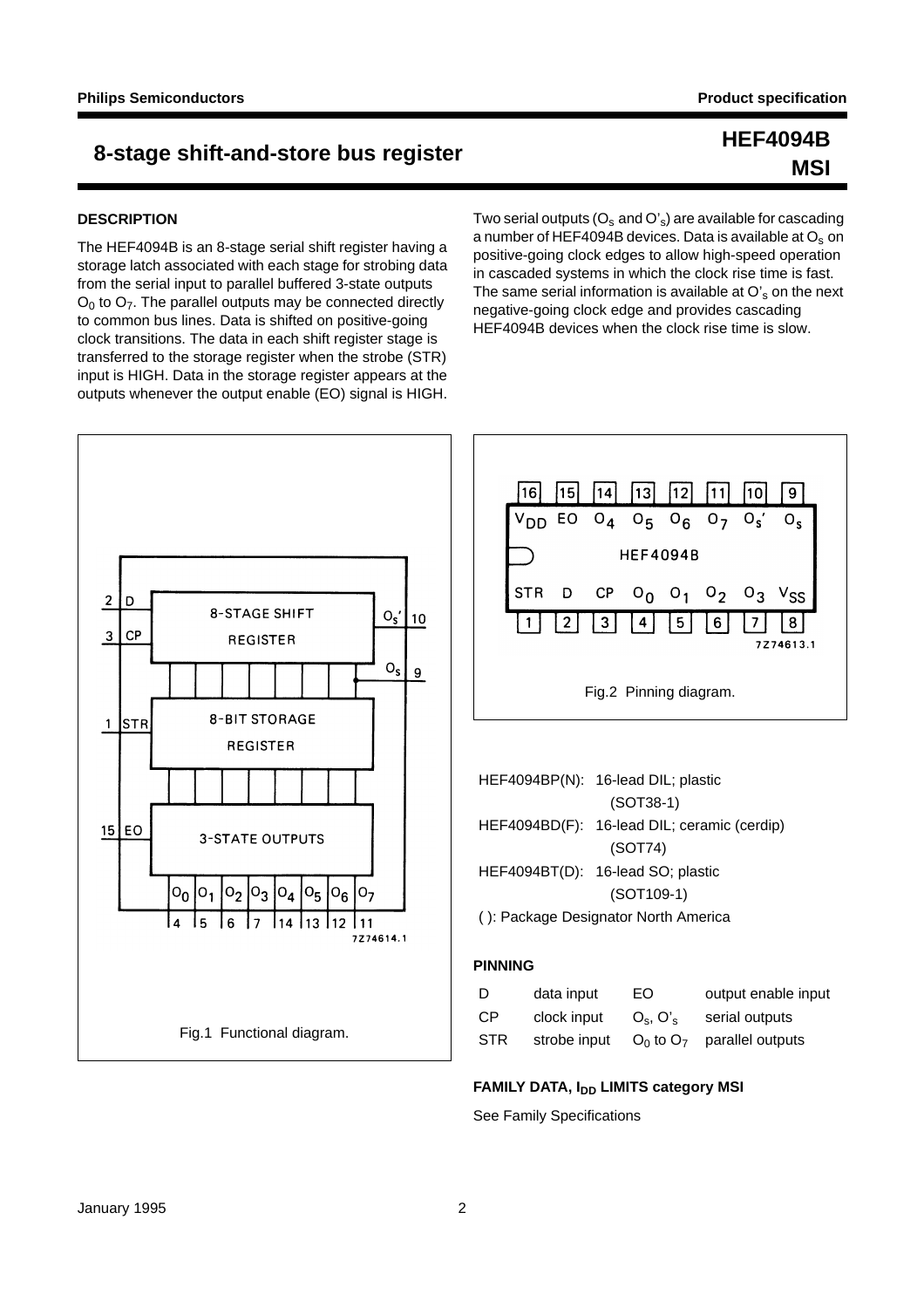

Product specification Product specification



January 1995 January 1995 3

ပ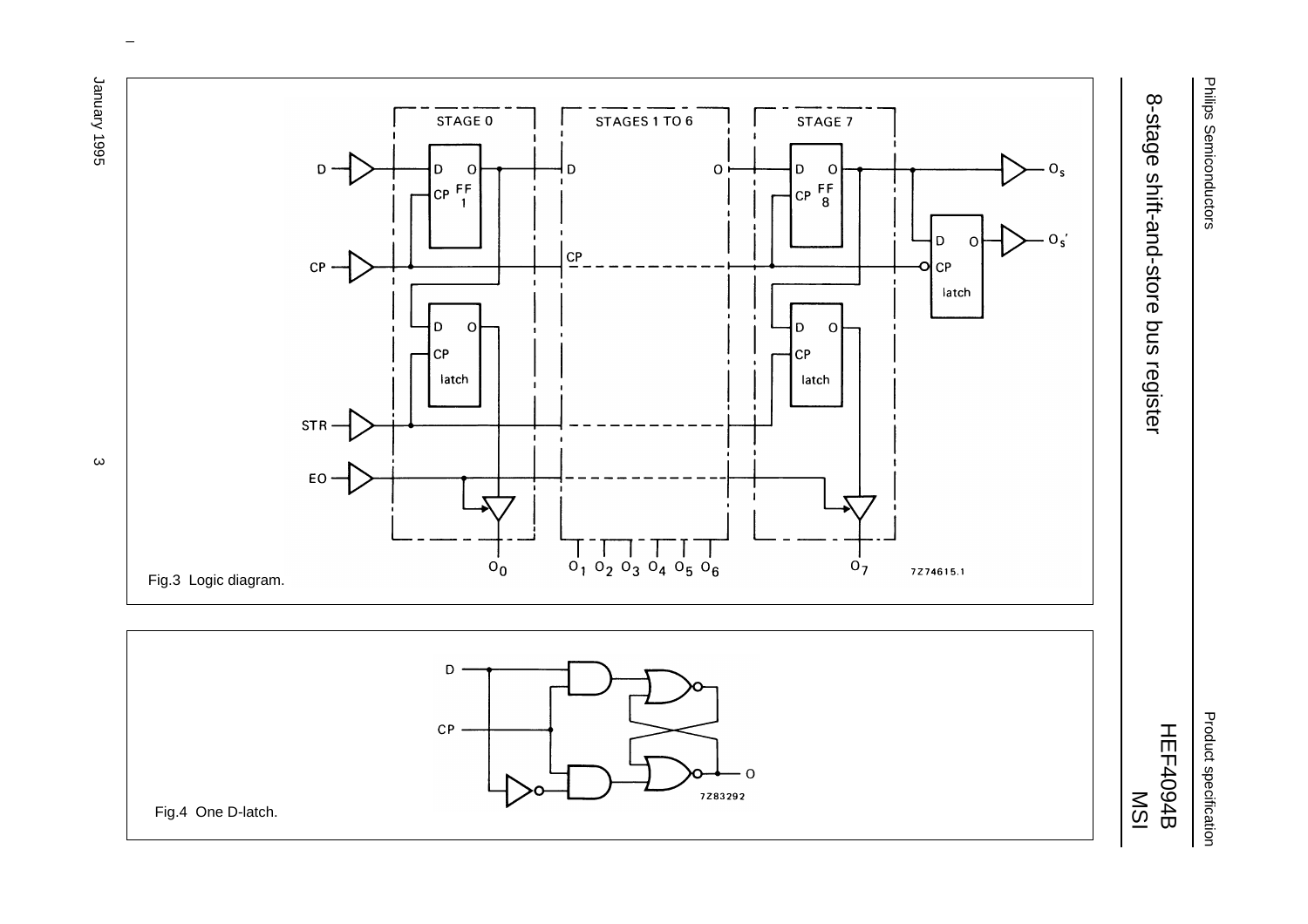### 8-stage shift-and-store bus register Manuscriptus of the HEF4094B

## **MSI**

#### **FUNCTION TABLE**

|           |           | <b>INPUTS</b> |   |       | <b>PARALLEL OUTPUTS</b> |             | <b>SERIAL OUTPUTS</b> |
|-----------|-----------|---------------|---|-------|-------------------------|-------------|-----------------------|
| <b>CP</b> | <b>EO</b> | <b>STR</b>    | D | $O_0$ | $O_{n}$                 | $O_{\rm s}$ | $O'_s$                |
|           |           | X             | X | Ζ     | Z                       | $O'_6$      | nc                    |
|           |           | X             | X | Z     | Z                       | nc          | O <sub>7</sub>        |
|           | н         |               | X | nc    | nc                      | $O'_6$      | nc                    |
|           | н         | н             |   |       | $O_{n-1}$               | $O'_6$      | nc                    |
|           | н         | н             | н | н     | $O_{n-1}$               | $O'_6$      | nc                    |
|           | н         | н             | н | nc    | nc                      | nc          | Õ7                    |

#### **Notes**

- 1. H = HIGH state (the more positive voltage)
- 2.  $L = LOW$  state (the less positive voltage)
- 3.  $X = state$  is immaterial
- 4.  $\mathcal{J}$  = positive-going transition
- 5.  $\sim$  = negative-going transition
- 6.  $Z =$  high impedance off state
- 7.  $nc = no change$
- 8.  $O'_6$  = the information in the seventh shift register stage

At the positive clock edge the information in the 7th register stage is transferred to the 8th register stage and the Os output.

### **AC CHARACTERISTICS**

 $V_{SS} = 0$  V; T<sub>amb</sub> = 25 °C; input transition times  $\leq$  20 ns

|                 | V <sub>DD</sub><br>v | TYPICAL FORMULA FOR P (µW)                    |                                                          |
|-----------------|----------------------|-----------------------------------------------|----------------------------------------------------------|
| Dynamic power   | 5                    | 2100 $f_i + \sum (f_o C_L) \times V_{DD}^2$   | where                                                    |
| dissipation per | 10                   | 9700 $f_i + \sum (f_o C_L) \times V_{DD}^2$   | $f_i$ = input freq. (MHz)                                |
| package (P)     | 15                   | 26 000 $f_i + \sum (f_o C_L) \times V_{DD}^2$ | $f_0$ = output freq. (MHz)                               |
|                 |                      |                                               | $C_L$ = load capacitance (pF)                            |
|                 |                      |                                               | $\sum$ (f <sub>o</sub> C <sub>L</sub> ) = sum of outputs |
|                 |                      |                                               | $V_{DD}$ = supply voltage (V)                            |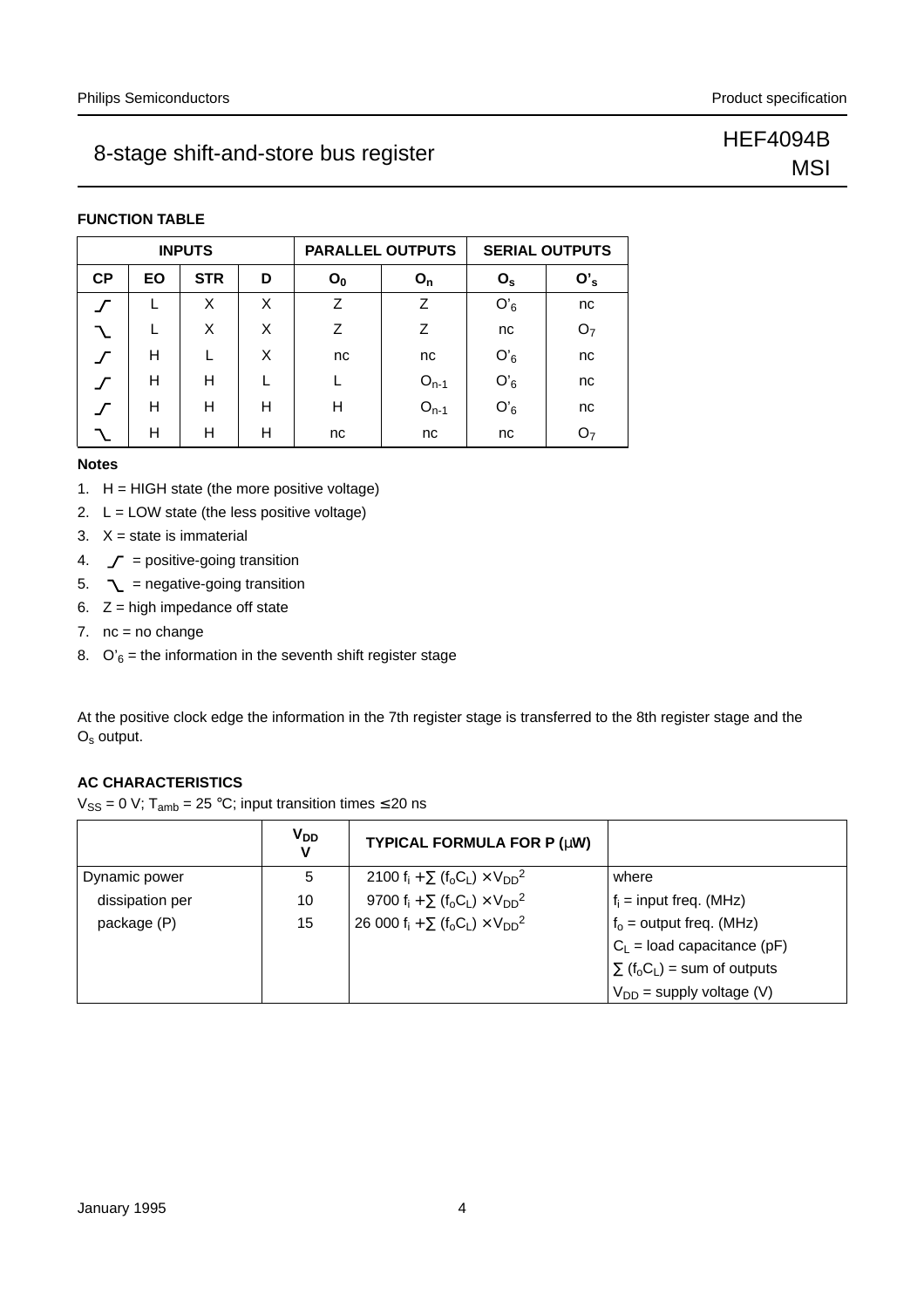## 8-stage shift-and-store bus register Manusculph and HEF4094B

## MSI

### **AC CHARACTERISTICS**

 $V_{SS} = 0$  V; T<sub>amb</sub> = 25 °C; C<sub>L</sub> = 50 pF; input transition times  $\leq$  20 ns

|                         | $V_{DD}$<br>v  | <b>SYMBOL</b>    |     | TYP. MAX. |    | <b>TYPICAL EXTRAPOLATION</b><br><b>FORMULA</b> |
|-------------------------|----------------|------------------|-----|-----------|----|------------------------------------------------|
| Propagation delays      |                |                  |     |           |    |                                                |
| $CP \rightarrow O_s$    | 5              |                  | 135 | 270       | ns | 108 ns + $(0,55 \text{ ns/pF}) C_1$            |
| <b>HIGH to LOW</b>      | 10             | t <sub>PHL</sub> | 65  | 130       | ns | 54 ns + $(0,23 \text{ ns/pF}) C_L$             |
|                         | 15             |                  | 50  | 100       | ns | 42 ns + $(0.16 \text{ ns/pF}) C_L$             |
|                         | 5              |                  | 105 | 210       | ns | 78 ns + $(0,55 \text{ ns/pF}) C_L$             |
| LOW to HIGH             | 10             | t <sub>PLH</sub> | 50  | 100       | ns | 39 ns + $(0,23 \text{ ns/pF}) C_L$             |
|                         | 15             |                  | 40  | 80        | ns | 32 ns + $(0,16 \text{ ns/pF}) C_L$             |
| $CP \rightarrow O'_{s}$ | 5              |                  | 105 | 210       | ns | 78 ns + $(0,55 \text{ ns/pF}) C_L$             |
| HIGH to LOW             | 10             | t <sub>PHL</sub> | 50  | 100       | ns | 39 ns + $(0,23 \text{ ns/pF}) C_L$             |
|                         | 15             |                  | 40  | 80        | ns | 32 ns + $(0,16 \text{ ns/pF}) C_L$             |
|                         | 5              |                  | 105 | 210       | ns | 78 ns + $(0,55 \text{ ns/pF}) C_L$             |
| LOW to HIGH             | 10             | t <sub>PLH</sub> | 50  | 100       | ns | 39 ns + $(0,23 \text{ ns/pF}) C_L$             |
|                         | 15             |                  | 40  | 80        | ns | 32 ns + $(0,16 \text{ ns/pF}) C_L$             |
| $CP \rightarrow O_n$    | 5              |                  | 165 | 330       | ns | 138 ns + $(0,55 \text{ ns/pF}) C_L$            |
| <b>HIGH to LOW</b>      | 10             | t <sub>PHL</sub> | 75  | 150       | ns | 64 ns + $(0,23 \text{ ns/pF}) C_L$             |
|                         | 15             |                  | 55  | 110       | ns | 47 ns + $(0,16 \text{ ns/pF}) C_L$             |
|                         | 5              |                  | 150 | 300       | ns | 123 ns + $(0,55 \text{ ns/pF}) C_L$            |
| LOW to HIGH             | 10             | t <sub>PLH</sub> | 70  | 140       | ns | 59 ns + $(0,23 \text{ ns/pF}) C_L$             |
|                         | 15             |                  | 55  | 110       | ns | 47 ns + $(0,16 \text{ ns/pF}) C_L$             |
| $STR \rightarrow O_n$   | 5              |                  | 110 | 220       | ns | 83 ns + $(0,55 \text{ ns/pF}) C_L$             |
| <b>HIGH to LOW</b>      | 10             | t <sub>PHL</sub> | 50  | 100       | ns | 39 ns + $(0,23 \text{ ns/pF}) C_1$             |
|                         | 15             |                  | 35  | 70        | ns | 27 ns + $(0,16 \text{ ns/pF}) C_L$             |
|                         | 5              |                  | 100 | 200       | ns | 73 ns + $(0,55 \text{ ns/pF}) C_L$             |
| LOW to HIGH             | 10             | t <sub>PLH</sub> | 45  | 90        | ns | 34 ns + $(0,23 \text{ ns/pF}) C_L$             |
|                         | 15             |                  | 35  | 70        | ns | 27 ns + $(0,16 \text{ ns/pF}) C_L$             |
| Output transition times | $\overline{5}$ |                  | 60  | 120       | ns | 10 ns + $(1,0 \text{ ns/pF}) C_L$              |
| <b>HIGH to LOW</b>      | 10             | $t_{THL}$        | 30  | 60        | ns | 9 ns + $(0,42 \text{ ns/pF}) C_L$              |
|                         | 15             |                  | 20  | 40        | ns | 6 ns + $(0,28 \text{ ns/pF}) C_L$              |
|                         | 5              |                  | 60  | 120       | ns | 10 ns + $(1,0 \text{ ns/pF}) C_L$              |
| LOW to HIGH             | 10             | $t_{\sf T LH}$   | 30  | 60        | ns | 9 ns + $(0,42 \text{ ns/pF}) C_1$              |
|                         | 15             |                  | 20  | 40        | ns | 6 ns + $(0,28 \text{ ns/pF}) C_1$              |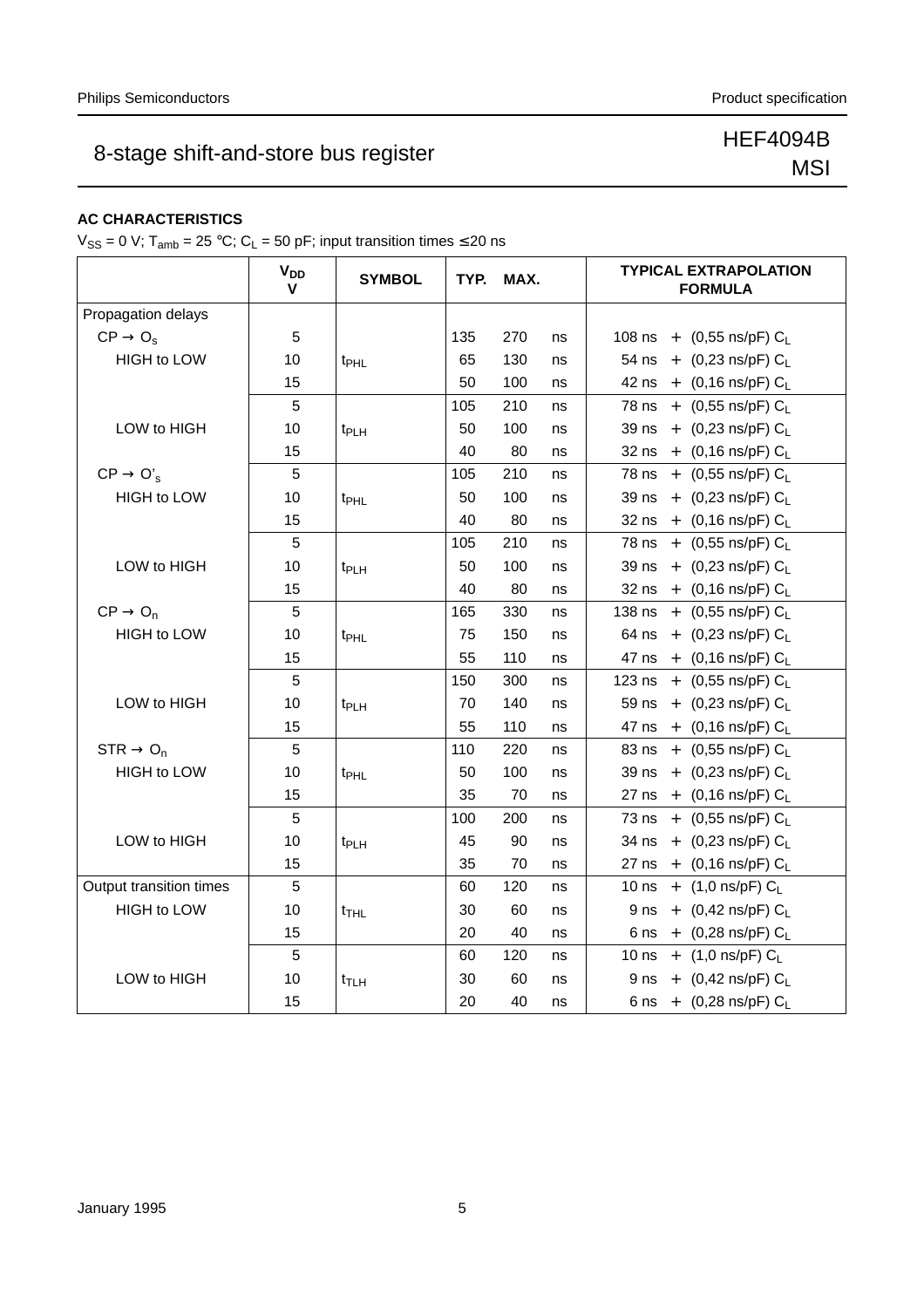## 8-stage shift-and-store bus register Manusculph and HEF4094B

## MSI

### **AC CHARACTERISTICS**

 $V_{SS} = 0$  V; T<sub>amb</sub> = 25 °C; C<sub>L</sub> = 50 pF; input transition times  $\leq$  20 ns

|                            | <b>V<sub>DD</sub></b><br>$\mathbf v$ | <b>SYMBOL</b>     | MIN. |            | TYP. MAX. |            |
|----------------------------|--------------------------------------|-------------------|------|------------|-----------|------------|
| 3-state propagation delays |                                      |                   |      |            |           |            |
| Output enable times        | 5                                    |                   |      | 40         | 80        | ns         |
| $EO \rightarrow O_n$       | 10                                   | t <sub>PZH</sub>  |      | 25         | 50        | ns         |
| <b>HIGH</b>                | 15                                   |                   |      | 20         | 40        | ns         |
|                            | 5                                    |                   |      | 40         | 80        | ns         |
| LOW                        | 10                                   | t <sub>PZL</sub>  |      | 25         | 50        | ns         |
|                            | 15                                   |                   |      | 20         | 40        | ns         |
| Output disable times       | 5                                    |                   |      | 75         | 150       | ns         |
| $EO \rightarrow O_n$       | 10                                   | t <sub>PHZ</sub>  |      | 40         | 80        | ns         |
| <b>HIGH</b>                | 15                                   |                   |      | 30         | 60        | ns         |
|                            | 5                                    |                   |      | 80         | 160       | ns         |
| LOW                        | 10                                   | t <sub>PLZ</sub>  |      | 40         | 80        | ns         |
|                            | 15                                   |                   |      | 30         | 60        | ns         |
| Minimum clock              | 5                                    |                   | 60   | 30         |           | ns         |
| pulse width                | 10                                   | twcpL             | 30   | 15         |           | ns         |
| LOW                        | 15                                   |                   | 24   | 12         |           | ns         |
| Minimum strobe             | 5                                    |                   | 40   | 20         |           | ns         |
| pulse width                | 10                                   | twstrh            | 30   | 15         |           | ns         |
| <b>HIGH</b>                | 15                                   |                   | 24   | 12         |           | ns         |
| Set-up times               | 5                                    |                   | 60   | 30         |           | ns         |
| $D \rightarrow CP$         | 10                                   | $t_{\rm su}$      | 20   | $10$       |           | ns         |
|                            | 15                                   |                   | 15   | 5          |           | ns         |
| Hold times                 | 5                                    |                   | 5    | $-15$      |           | ns         |
| $D \rightarrow CP$         | 10                                   | t <sub>hold</sub> | 20   | 5          |           | ns         |
|                            | 15                                   |                   | 20   | $\sqrt{5}$ |           | ns         |
| Maximum clock              | 5                                    |                   | 5    | 10         |           | <b>MHz</b> |
| pulse frequency            | 10                                   | $f_{\text{max}}$  | 11   | 22         |           | <b>MHz</b> |
|                            | 15                                   |                   | 14   | 28         |           | MHz        |